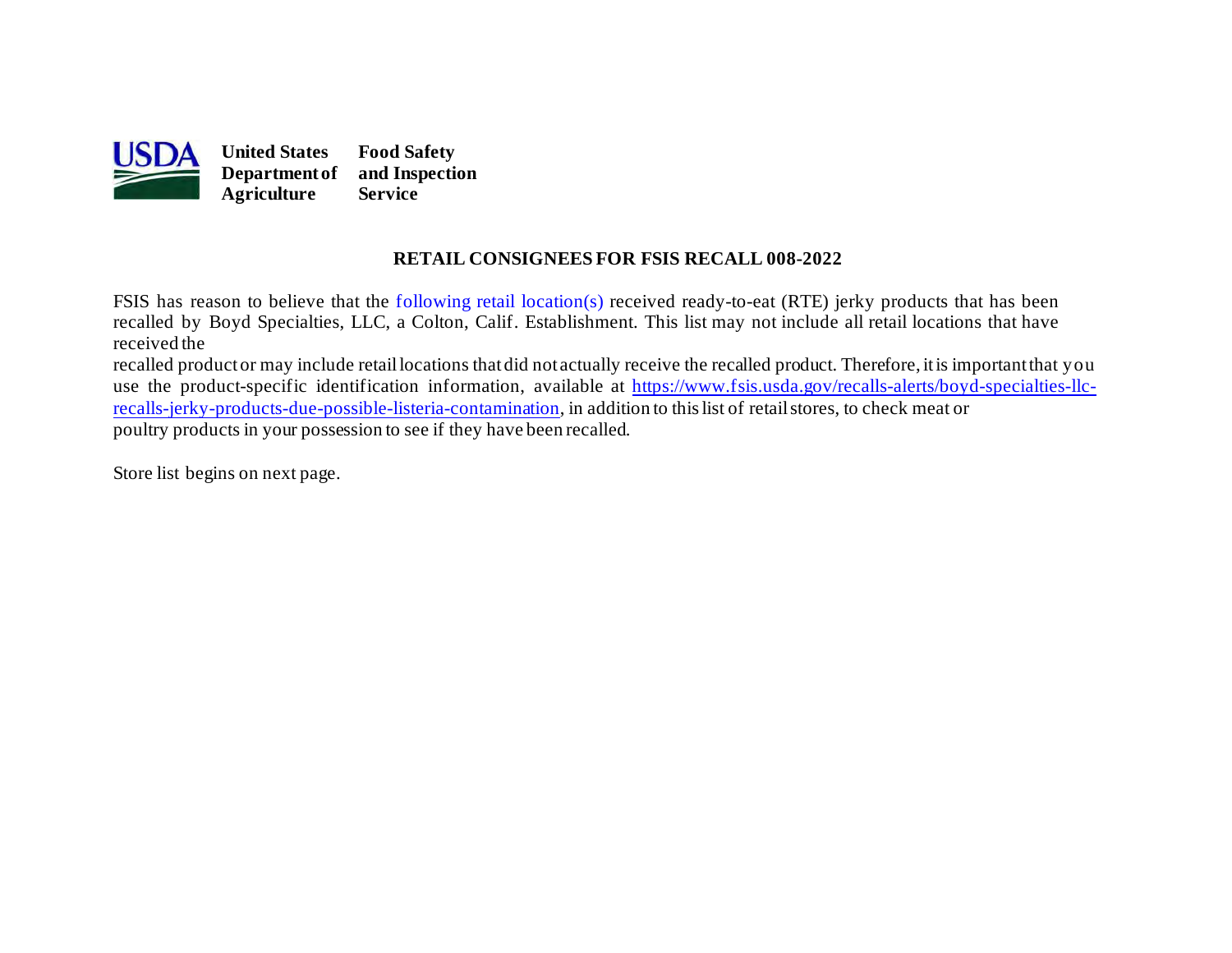<span id="page-1-0"></span>

Food Safety And Inspection Service

| <b>Retail List for Recall Number:</b> |  |
|---------------------------------------|--|
| <b>List Current As Of:</b>            |  |

|                           | <b>ALABAMA</b>        |         |            |
|---------------------------|-----------------------|---------|------------|
| <b>Retailer Name</b>      | <b>Street Address</b> | City    | State      |
| <sup>1</sup> Durbin Farms | 2130 7th St S         | Clanton | AL-Alabama |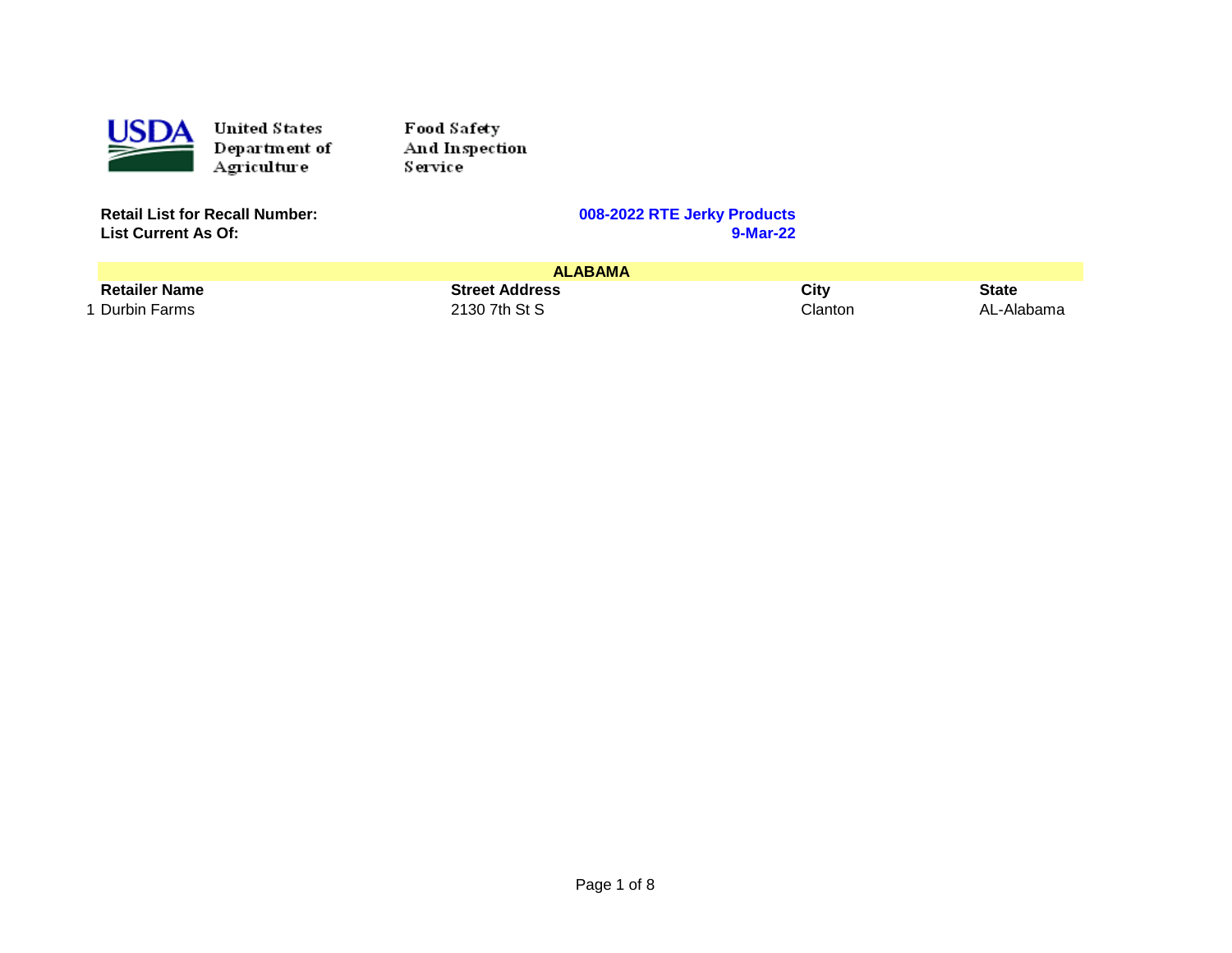

Food Safety And Inspection Service

| <b>Retail List for Recall Number:</b> |  |
|---------------------------------------|--|
| <b>List Current As Of:</b>            |  |

|                      | <b>ARIZONA</b>        |        |            |
|----------------------|-----------------------|--------|------------|
| <b>Retailer Name</b> | <b>Street Address</b> | City   | State      |
| 1 Gold Mine Jerky    | 280 Main St           | Datman | AZ-Arizona |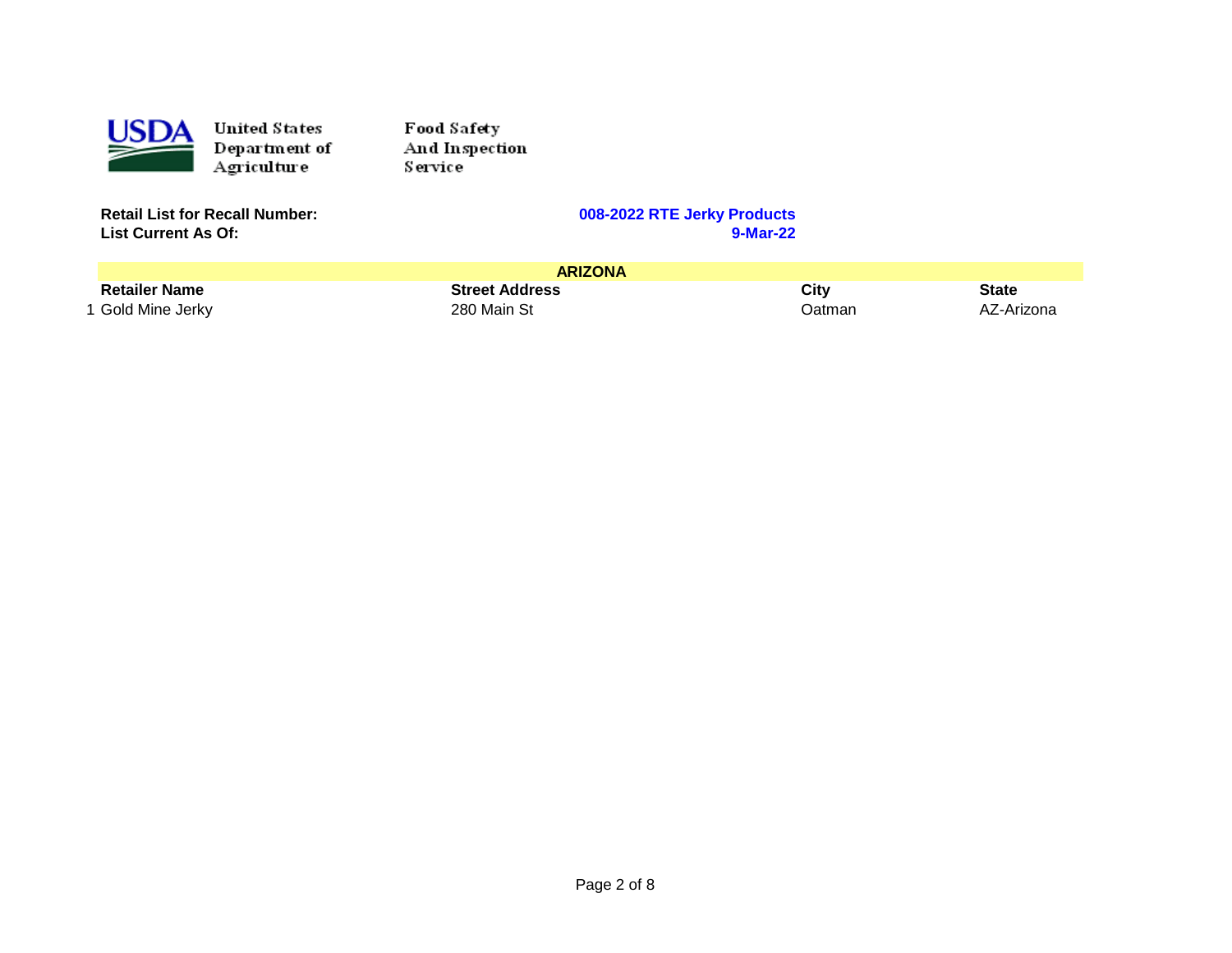

Food Safety And Inspection **Service** 

**Retail List for Recall Number: 008-2022 RTE Jerky Products List Current As Of:** 

|                                        | <b>CALIFORNIA</b>     |                  |                      |
|----------------------------------------|-----------------------|------------------|----------------------|
| <b>Retailer Name</b>                   | <b>Street Address</b> | City             | <b>State</b>         |
| 1 Temecula Toyota                      | 26631 Ynez Rd         | Temecula         | CA-California        |
| 2 Fastbreak Union 76                   | 1900 Newport Blvd     | Costa Mesa       | CA-California        |
| 3 Denault's Ace Hardware Laguna Niguel | 30031 Town Center Dr  | Laguna Niguel    | <b>CA-California</b> |
| 4 Fulton Market                        | 1150 River Rd         | Fulton           | CA-California        |
| 5 Coyote Reds                          | 54225 N Circle Dr     | <b>Idyllwild</b> | CA-California        |
| 6 Arrow Native Foods                   | 360 W Bedford Ave     | Fresno           | CA-California        |
| 7 Kelseyville Lumber                   | 3555 N Main St        | Kelseyville      | <b>CA-California</b> |
| 8 Roccas Market                        | 13335 Monterey Rd     | San Martin       | CA-California        |
| 9 Hadleys Fruit Orchards               | 47993 Morongo Trl     | Cabazon          | CA-California        |
| 10 Pork Palace                         | 1503 South Hwy 101    | Gaviota          | CA-California        |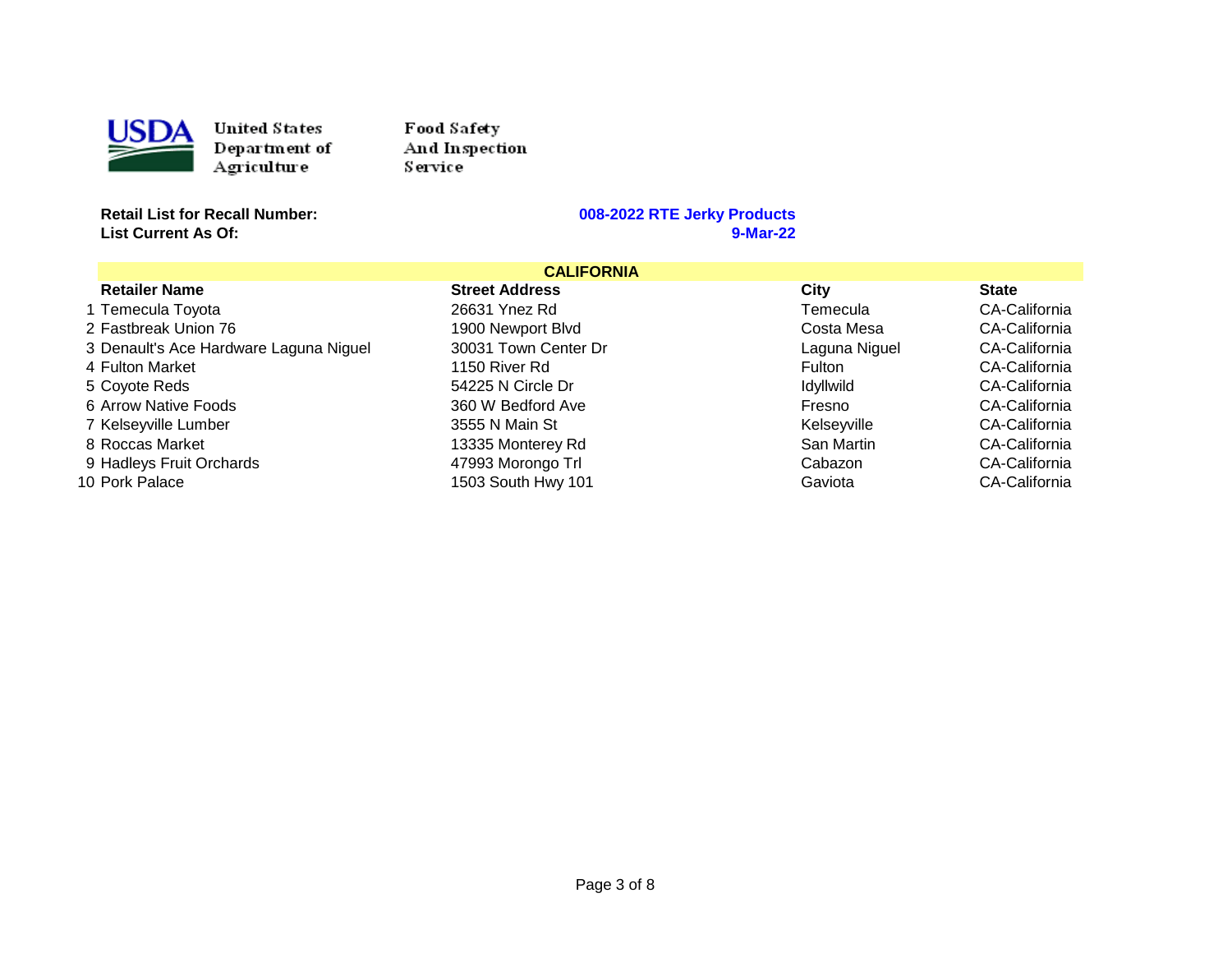

Food Safety And Inspection Service

| <b>Retail List for Recall Number:</b> |
|---------------------------------------|
| <b>List Current As Of:</b>            |

|                      | <b>FLORIDA</b>        |         |            |
|----------------------|-----------------------|---------|------------|
| <b>Retailer Name</b> | <b>Street Address</b> | City    | State      |
| * Arcadia Amoco      | 908 E Hickory St      | Arcadia | FL-Florida |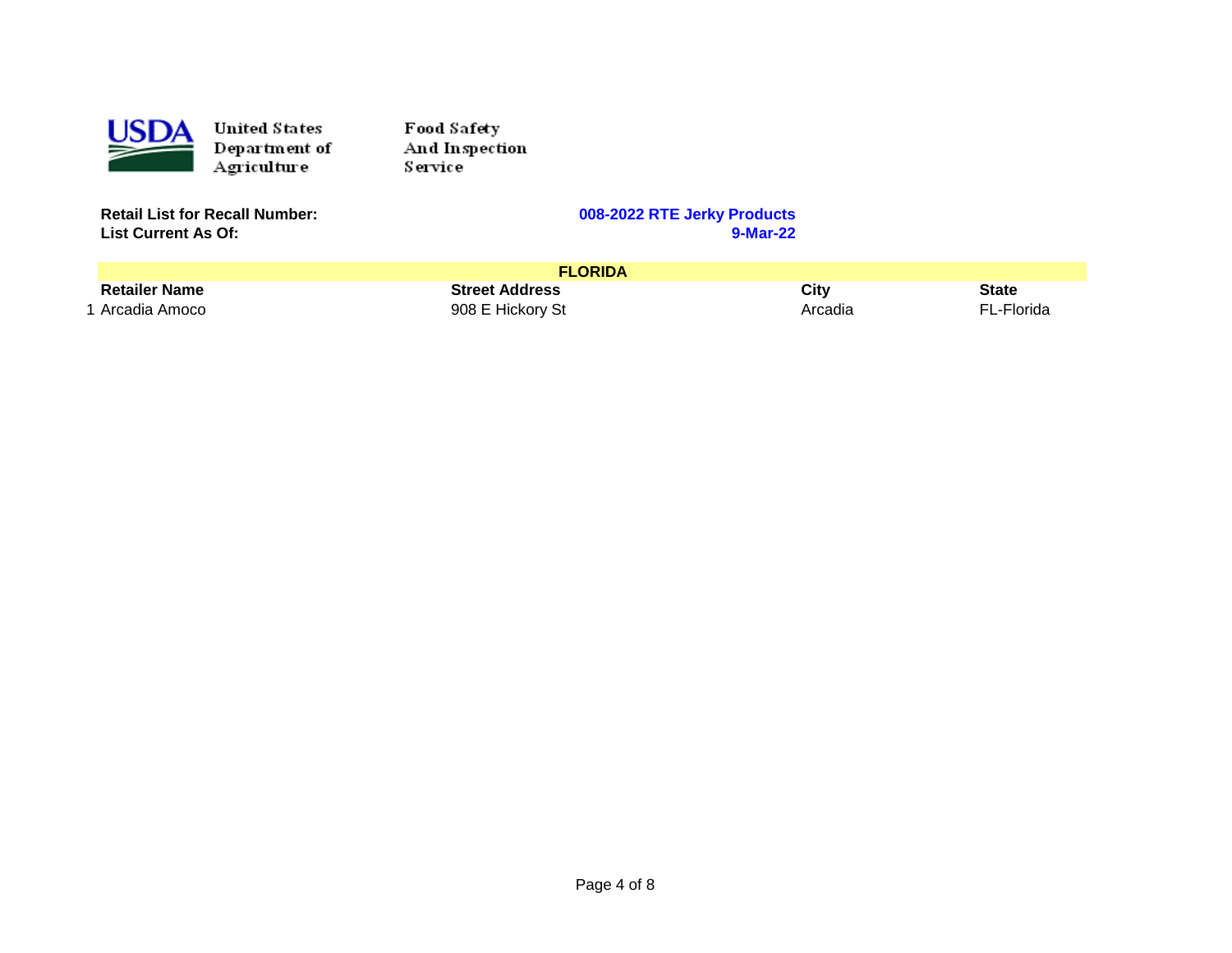

Food Safety And Inspection **Service** 

**Retail List for Recall Number: 008-2022 RTE Jerky Products List Current As Of:** 

|                      | <b>NORTH CAROLINA</b> |                |                   |
|----------------------|-----------------------|----------------|-------------------|
| <b>Retailer Name</b> | <b>Street Address</b> | City           | <b>State</b>      |
| 1 Jerky Outpost      | 2171 Broadstone Rd    | Banner Elk     | NC-North Carolina |
| 2 Old South Jerky    | 310 Robeson St        | E Favetteville | NC-North Carolina |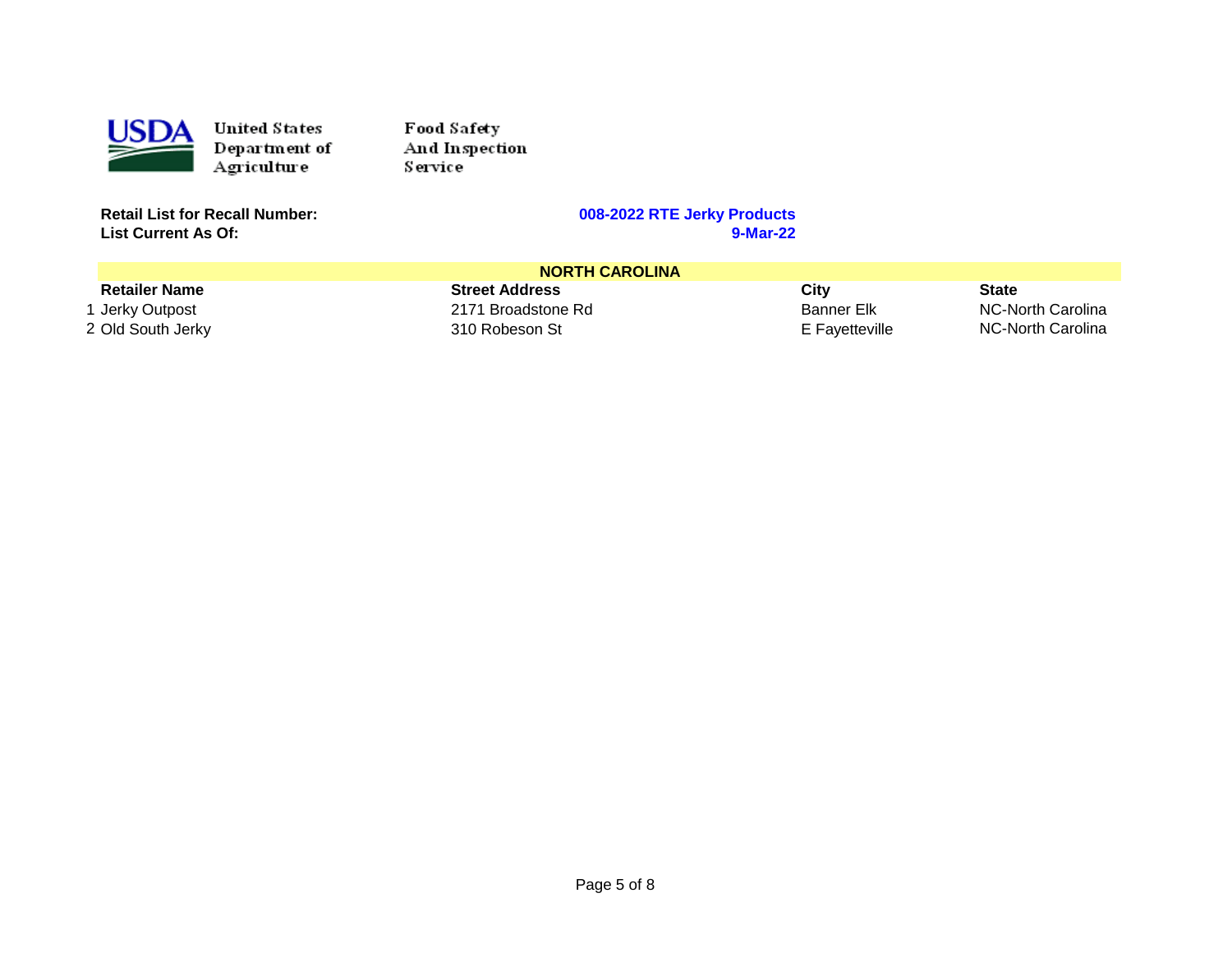

Food Safety And Inspection Service

| <b>Retail List for Recall Number:</b> |
|---------------------------------------|
| <b>List Current As Of:</b>            |

|                      | <b>NEW JERSEY</b>     |                |               |
|----------------------|-----------------------|----------------|---------------|
| <b>Retailer Name</b> | <b>Street Address</b> | City           | <b>State</b>  |
| 1 The Classy Cow     | 525 Beckett Rd        | Logan Township | NJ-New Jersey |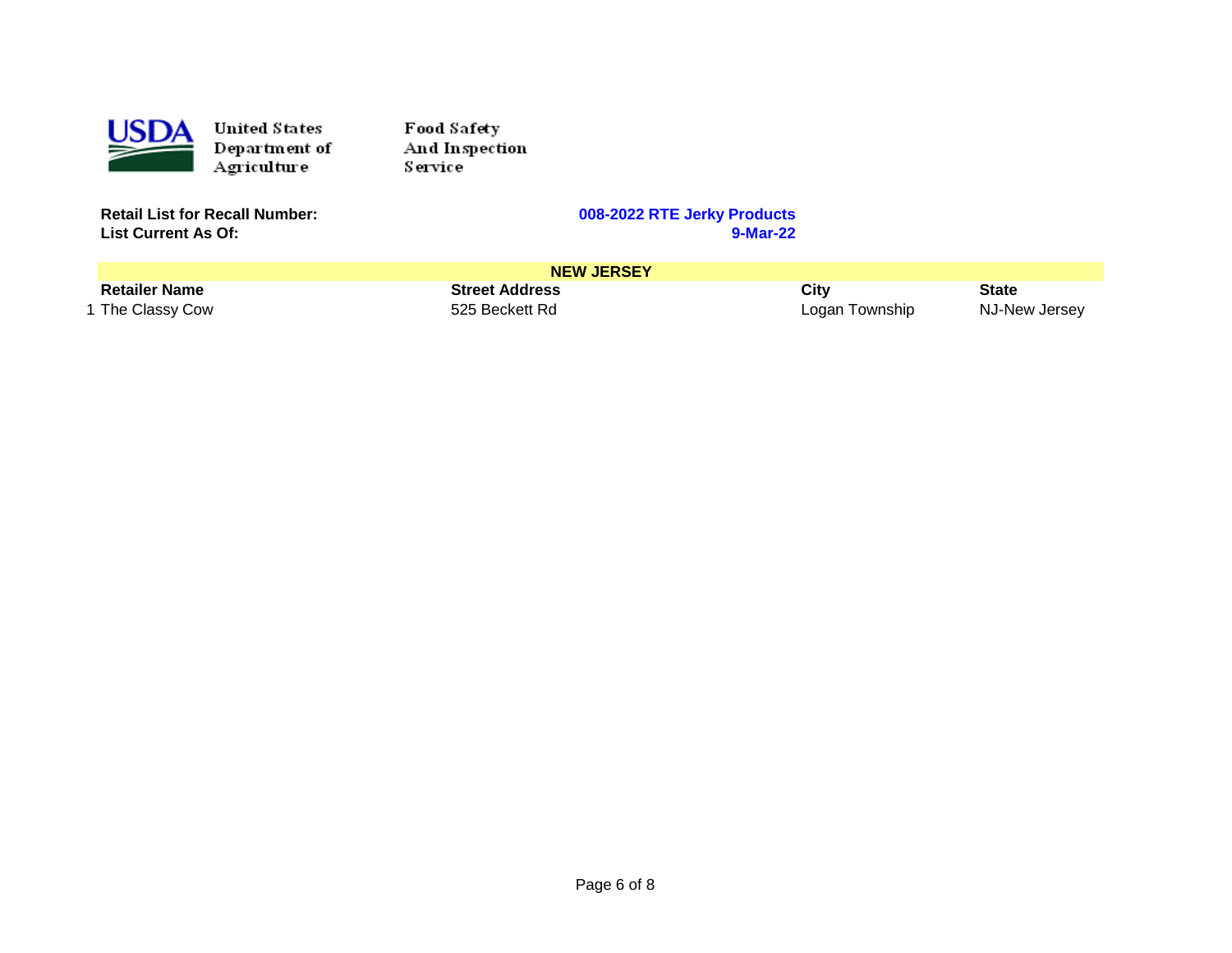

Food Safety And Inspection **Service** 

**Retail List for Recall Number: 008-2022 RTE Jerky Products List Current As Of:** 

|                      | <b>TEXAS</b>          |          |              |
|----------------------|-----------------------|----------|--------------|
| <b>Retailer Name</b> | <b>Street Address</b> | Citv     | <b>State</b> |
| 1 Mavor McGhee       | 203 Complete Ct       | Cleburne | TX-Texas     |
| 2 Texas Family Jerky | 4814 S 14th St        | Abilene  | TX-Texas     |